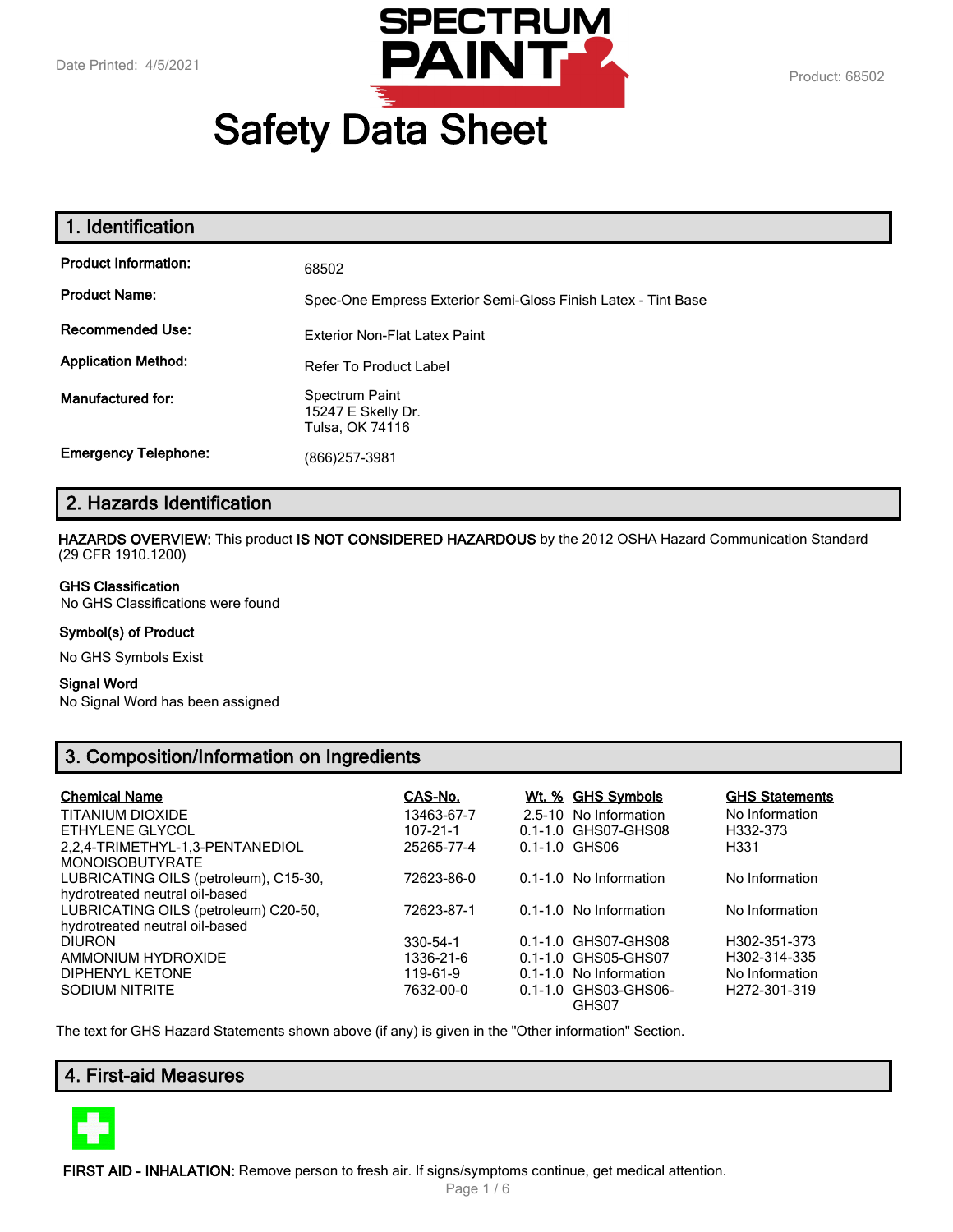**FIRST AID - SKIN CONTACT:** WASH WITH SOAP AND WATER. REMOVE CONTAMINATED CLOTHING AND CLEAN BEFORE REUSE.

**FIRST AID - EYE CONTACT:** FLUSH EYES WITH WATER FOR AT LEAST 15 MINUTES. GET MEDICAL HELP IF IRRITATION PERSISTS.

**FIRST AID - INGESTION:** Due to possible aspiration into the lungs, DO NOT induce vomiting if ingested. Have the victim drink 8 to 10 ounces (240 - 300 ml) of water to dilute the material in the stomach. If vomiting occurs naturally, have the victim lean forward to reduce the risk of aspiration. Consult a physician immediately.

## **5. Fire-fighting Measures**

**UNUSUAL FIRE AND EXPLOSION HAZARDS:** Container may rupture on heating.

**SPECIAL FIREFIGHTING PROCEDURES:** Use a self-contained breathing apparatus with full facepiece operated in pressuredemand or other positive pressure mode. USE WATER SPRAY TO COOL FIRE EXPOSED CONTAINERS.

**EXTINGUISHING MEDIA:** Alcohol Foam, Carbon Dioxide, Dry Chemical, Foam, Water Fog

## **6. Accidental Release Measures**

#### **ENVIRONMENTAL PRECAUTIONS:** No Information

**STEPS TO BE TAKEN IN CASE MATERIAL IS RELEASED OR SPILLED:** ISOLATE HAZARD AREA AND KEEP UNNECESSARY PEOPLE AWAY. DO NOT ALLOW THE LIQUID TO ENTER INTO ANY SEWERS, ONTO THE GROUND OR INTO ANY BODY OF WATER. FOR LARGE SPILLS, USE A DIKE AND PUMP INTO APPROPRIATE CONTAINERS. SMALL SPILLS, DILUTE WITH WATER AND RECOVER OR USE NON-COMBUSTIBLE ABSORBENT MATERIAL AND SHOVEL INTO WASTE CONTAINERS.

## **7. Handling and Storage**



**HANDLING:** KEEP FROM FREEZING.

**STORAGE:** Store in a cool dry area. KEEP OUT OF REACH OF CHILDREN.

#### **8. Exposure Controls/Personal Protection**

| Ingredients with Occupational Exposure Limits |                             |                       |                          |                         |
|-----------------------------------------------|-----------------------------|-----------------------|--------------------------|-------------------------|
| <b>Chemical Name</b>                          | <b>ACGIH TLV-TWA</b>        | <b>ACGIH-TLV STEL</b> | <b>OSHA PEL-TWA</b>      | <b>OSHA PEL-CEILING</b> |
| TITANIUM DIOXIDE                              | $10 \text{ mg/m}$           | N.E.                  | 15 mg/m3 (Total<br>dust) | N.E.                    |
| ETHYLENE GLYCOL                               | 50 ppm                      | N.E.                  | N.E.                     | $100 \text{ mg/m}$      |
| 2.2.4-TRIMETHYL-1.3-PENTANEDIOL               | N.E.                        | N.E.                  | N.E.                     | N.E.                    |
| <b>MONOISOBUTYRATE</b>                        |                             |                       |                          |                         |
| LUBRICATING OILS (petroleum), C15-30, 5 mg/m3 |                             | $10 \text{ mg/m}$     | $5 \text{ mg/m}$         | N.E.                    |
| hydrotreated neutral oil-based                |                             |                       |                          |                         |
| LUBRICATING OILS (petroleum) C20-50, 5 mg/m3  |                             | 10 mg/m $3$           | $5 \text{ mg/m}$         | N.E.                    |
| hydrotreated neutral oil-based                |                             |                       |                          |                         |
| <b>DIURON</b>                                 | $10 \text{ mg/m}$ $3/8$ hrs | N.E.                  | 10 $mg/m3/10$ hrs        | N.E.                    |
| AMMONIUM HYDROXIDE                            | 25ppm                       | 35 ppm                | N.E.                     | N.E.                    |
| DIPHENYL KETONE                               | N.E.                        | N.E.                  | N.E.                     | N.E.                    |
| <b>SODIUM NITRITE</b>                         | N.E.                        | N.E.                  | N.E.                     | N.E.                    |

**Further Advice: MEL = Maximum Exposure Limit OES = Occupational Exposure Standard SUP = Supplier's Recommendation Sk = Skin Sensitizer N.E. = Not Established**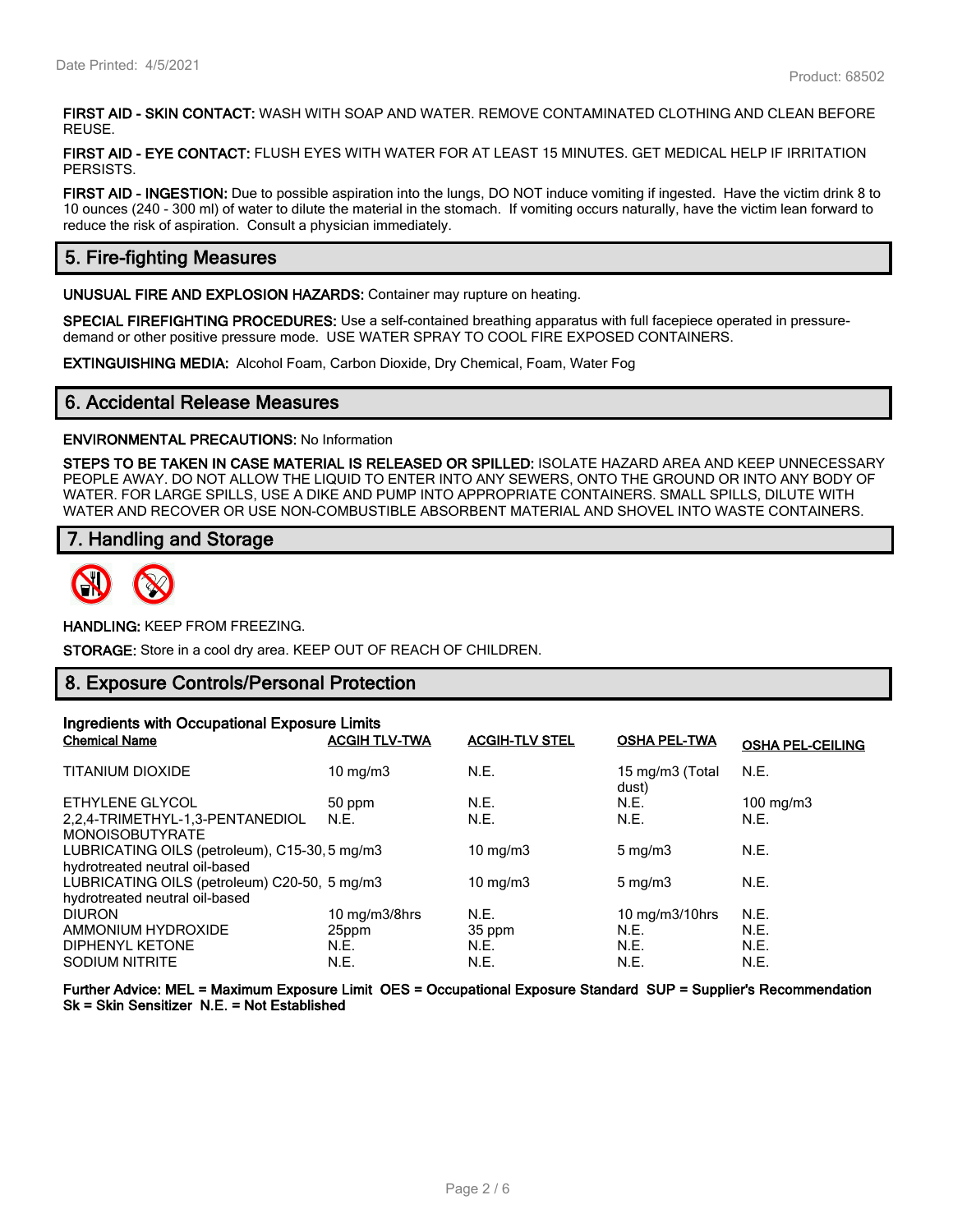

**RESPIRATORY PROTECTION:** In order to avoid inhalation of spray-mist and sanding dust, all spraying and sanding must be done wearing adequate respirator.



**SKIN PROTECTION:** Sensitive individuals should wear gloves to prevent repeated contact.



**EYE PROTECTION:** Safety glasses with side-shields



**OTHER PROTECTIVE EQUIPMENT:** No Information



**HYGIENIC PRACTICES:** Wash hands before eating, drinking, or smoking.

# **9. Physical and Chemical Properties**

| Appearance:<br>Odor:<br>Density, Ib/gal:<br>Freeze Point, °C:<br><b>Solubility in Water:</b><br>Decomposition temperature, °C | Thick Liguid<br>Slight Ammonia Odor<br>$9.12 - 9.52$<br>No Information<br>No Information<br>No Information | <b>Physical State:</b><br><b>Odor Threshold:</b><br>pH:<br><b>Viscosity:</b><br>Partition Coefficient, n-octanol/<br>water: | Liguid<br>No Information<br>No Information<br>No Information<br>No Information |
|-------------------------------------------------------------------------------------------------------------------------------|------------------------------------------------------------------------------------------------------------|-----------------------------------------------------------------------------------------------------------------------------|--------------------------------------------------------------------------------|
| Boiling Range, °C:                                                                                                            | No Information                                                                                             | <b>Explosive Limits, %:</b>                                                                                                 | N/A                                                                            |
| Combustibility:                                                                                                               | Does Not Support Combustion                                                                                | Flash Point, °C:                                                                                                            | Not Applicable                                                                 |
| <b>Evaporation Rate:</b>                                                                                                      | <b>Slower Than Ether</b>                                                                                   | Auto-Ignition Temperature, °C                                                                                               | No Information                                                                 |
| <b>Vapor Density:</b>                                                                                                         | Lighter Than Air                                                                                           | Vapor Pressure, mmHg:                                                                                                       | No Information                                                                 |

(See "Other information" Section for abbreviation legend)

# **10. Stability and Reactivity**

**STABILITY:** THIS MATERIAL IS STABLE UNDER NORMAL STORAGE AND HANDLING CONDITIONS.

**CONDITIONS TO AVOID:** AVOID HIGH TEMPERATURES AND FREEZING.

**INCOMPATIBILITY:** No Information

**HAZARDOUS DECOMPOSITION PRODUCTS:** MAY GENERATE TOXIC OR IRRITATING COMBUSTION PRODUCTS. MAY GENERATE CARBON MONOXIDE GAS.

# **11. Toxicological Information**



**Practical Experiences**

**EFFECT OF OVEREXPOSURE - INHALATION:** Inhalation may cause irritation to the respiratory tract (nose, mouth, mucous membranes).

**EFFECT OF OVEREXPOSURE - SKIN CONTACT:** PROLONGED OR REPEATED CONTACT MAY CAUSE IRRITATION.

**EFFECT OF OVEREXPOSURE - EYE CONTACT:** MILD EYE IRRITANT.

**EFFECT OF OVEREXPOSURE - INGESTION:** May be harmful if swallowed. May cause gastrointestinal disturbance.

**EFFECT OF OVEREXPOSURE - CHRONIC HAZARDS:** No Information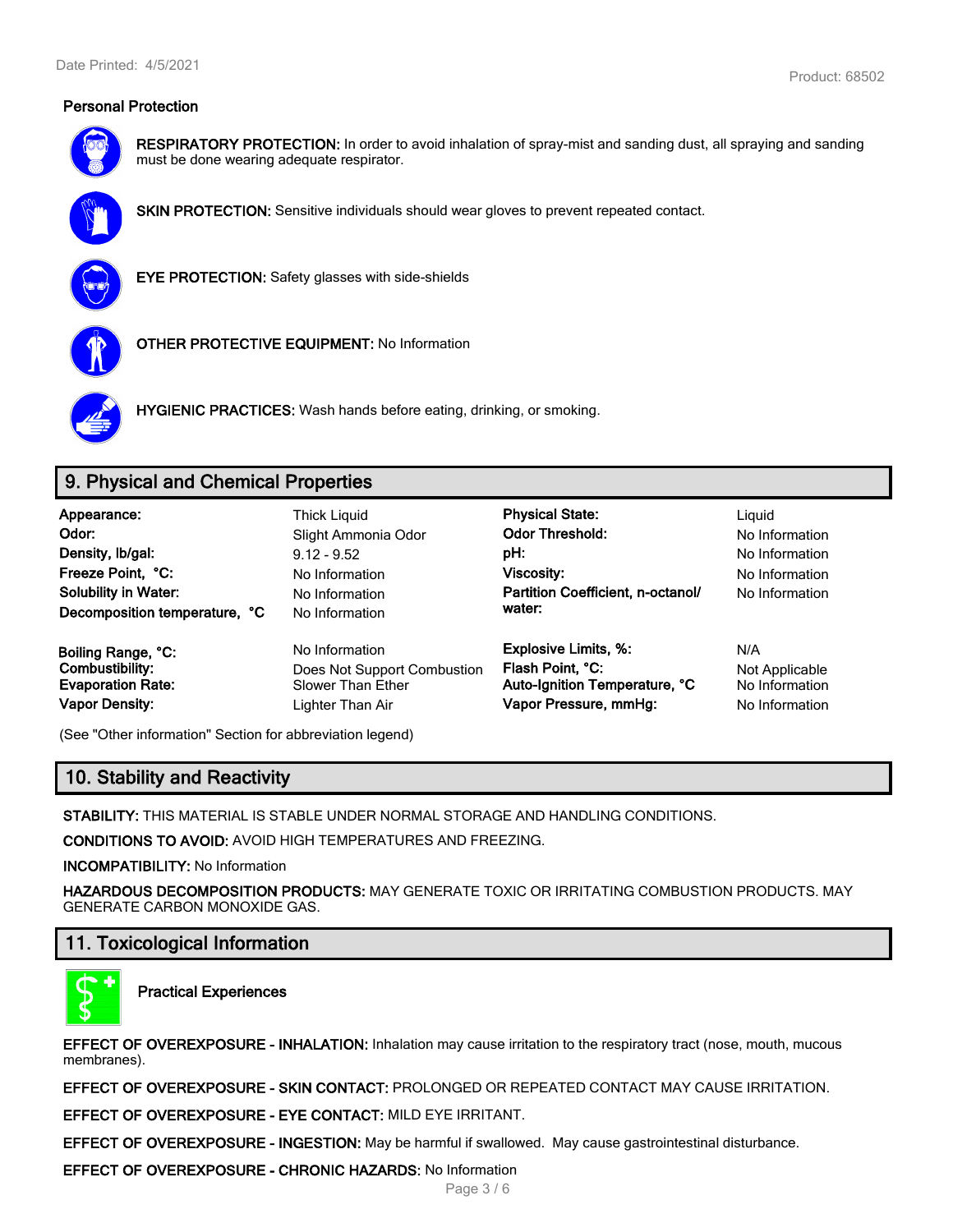**CARCINOGENICITY:** IARC lists Diphenyl Ketone as a possible human carcinogen (Group 2B)

**PRIMARY ROUTE(S) OF ENTRY:** Eye Contact, Ingestion, Inhalation, Skin Contact

#### **Acute Toxicity Values**

**The acute effects of this product have not been tested. Data on individual components are tabulated below**

| CAS-No.        | <b>Chemical Name</b>                                      | Oral LD50           | Dermal LD50                     | Vapor LC50              |
|----------------|-----------------------------------------------------------|---------------------|---------------------------------|-------------------------|
| 13463-67-7     | TITANIUM DIOXIDE                                          | > 5,000 mg/kg (Rat) | $> 10,000$ mg/kg<br>(Rabbit)    | $>20$ mg/L              |
| $107 - 21 - 1$ | ETHYLENE GLYCOL                                           | 4,700 mg/kg (Rat)   | 10,626 mg/kg (Rabbit) > 20 mg/L |                         |
| 25265-77-4     | 2,2,4-TRIMETHYL-1,3-PENTANEDIOL<br><b>MONOISOBUTYRATE</b> | 6,500 mg/kg (Rat)   | $> 15,200$ mg/kg<br>(Rabbit)    | > 3.55 mg/L, 6 hr (Rat) |
| 1336-21-6      | AMMONIUM HYDROXIDE                                        | 350 mg/kg (Rat)     | N.I.                            | N.I.                    |
| 119-61-9       | DIPHENYL KETONE                                           | >10,000 mg/kg (Rat) | 3,535 mg/kg (Rabbit) N.I.       |                         |
| 7632-00-0      | SODIUM NITRITE                                            | 157.9 mg/kg (Rat)   | N.I.                            | N.I.                    |

N.I. = No Information

## **12. Ecological Information**

**ECOLOGICAL INFORMATION:** No Information

## **13. Disposal Information**



**Product**

**DISPOSAL METHOD:** DO NOT DUMP INTO ANY SEWERS, ON THE GROUND, OR INTO ANY BODY OF WATER. ALL DISPOSAL METHODS MUST BE IN COMPLIANCE WITH ALL FEDERAL, STATE/PROVINCIAL, AND LOCAL LAWS AND REGULATIONS.

**STEPS TO BE TAKEN IN CASE MATERIAL IS RELEASED OR SPILLED:** ISOLATE HAZARD AREA AND KEEP UNNECESSARY PEOPLE AWAY. DO NOT ALLOW THE LIQUID TO ENTER INTO ANY SEWERS, ONTO THE GROUND OR INTO ANY BODY OF WATER. FOR LARGE SPILLS, USE A DIKE AND PUMP INTO APPROPRIATE CONTAINERS. SMALL SPILLS, DILUTE WITH WATER AND RECOVER OR USE NON-COMBUSTIBLE ABSORBENT MATERIAL AND SHOVEL INTO WASTE CONTAINERS.

# **14. Transport Information**

**SPECIAL TRANSPORT PRECAUTIONS:** Not Regulated by DOT

| <b>DOT Proper Shipping Name:</b> | Not Regulated | <b>Packing Group:</b>    | Not Regulated  |
|----------------------------------|---------------|--------------------------|----------------|
|                                  |               | <b>Hazard SubClass:</b>  | Not Regulated  |
| <b>DOT Technical Name:</b>       | Not Regulated | Resp. Guide Page:        | No Information |
|                                  |               | <b>DOT UN/NA Number:</b> | Not Regulated  |
| <b>DOT Hazard Class:</b>         | Not Regulated |                          |                |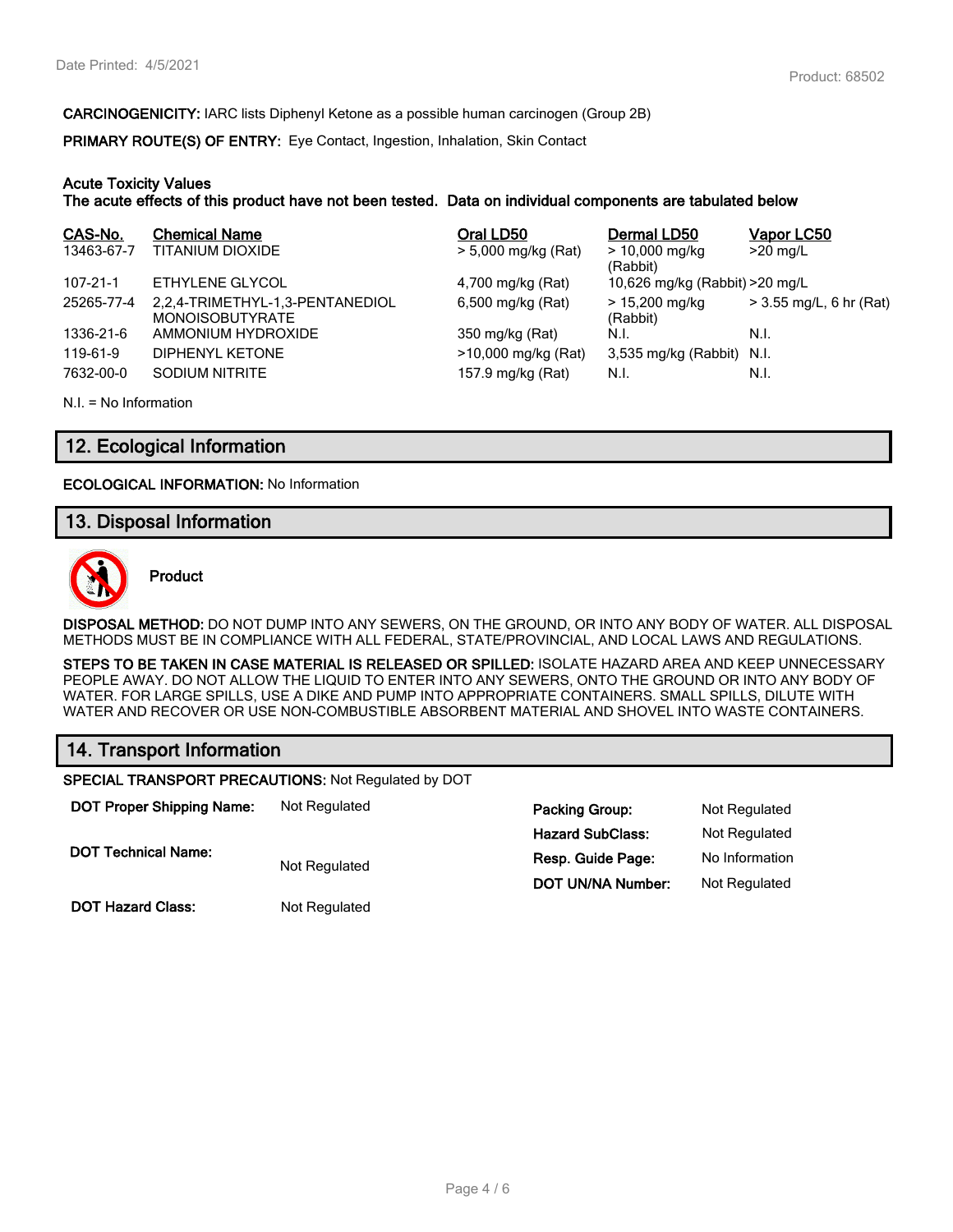# **15. Regulatory Information**

## **U.S. Federal Regulations:**

#### **CERCLA - SARA Hazard Category**

This product has been reviewed according to the EPA 'Hazard Categories' promulgated under Sections 311 and 312 of the Superfund Amendment and Reauthorization Act of 1986 (SARA Title III) and is considered, under applicable definitions, to meet the following categories:

#### None Known

#### **SARA SECTION 313:**

This product contains the following substances subject to the reporting requirements of Section 313 of Title III of the Superfund Amendment and Reauthorization Act of 1986 and 40 CFR part 372:

#### **Chemical Name CAS-No.**

AMMONIUM HYDROXIDE 1336-21-6

## **TOXIC SUBSTANCES CONTROL ACT:**

This product contains the following chemical substances subject to the reporting requirements of TSCA 12(B) if exported from the United States:

No TSCA components exist in this product.

# **U.S. State Regulations: NEW JERSEY RIGHT-TO-KNOW:**

The following materials are non-hazardous, but are among the top five components in this product.

| <b>Chemical Name</b>      |  |
|---------------------------|--|
| WATFR                     |  |
| ACRYLIC POLYMER           |  |
| STYRENE/ACRYLIC COPOLYMER |  |

#### **PENNSYLVANIA RIGHT-TO-KNOW**

The following non-hazardous ingredients are present in the product at greater than 3%.

**Chemical Name CAS-No.** ACRYLIC POLYMER **Proprietary** Proprietary STYRENE/ACRYLIC COPOLYMER **Proprietary** Proprietary

# **International Regulations: As follows -**

#### **CANADIAN WHMIS:**

This MSDS has been prepared in compliance with Controlled Product Regulations except for the use of the 16 headings.

**WHMIS Class** No Information

WATER 7732-18-5 Proprietary Proprietary

**Chemical Name CAS-No.**

 $7732 - 18 - 5$